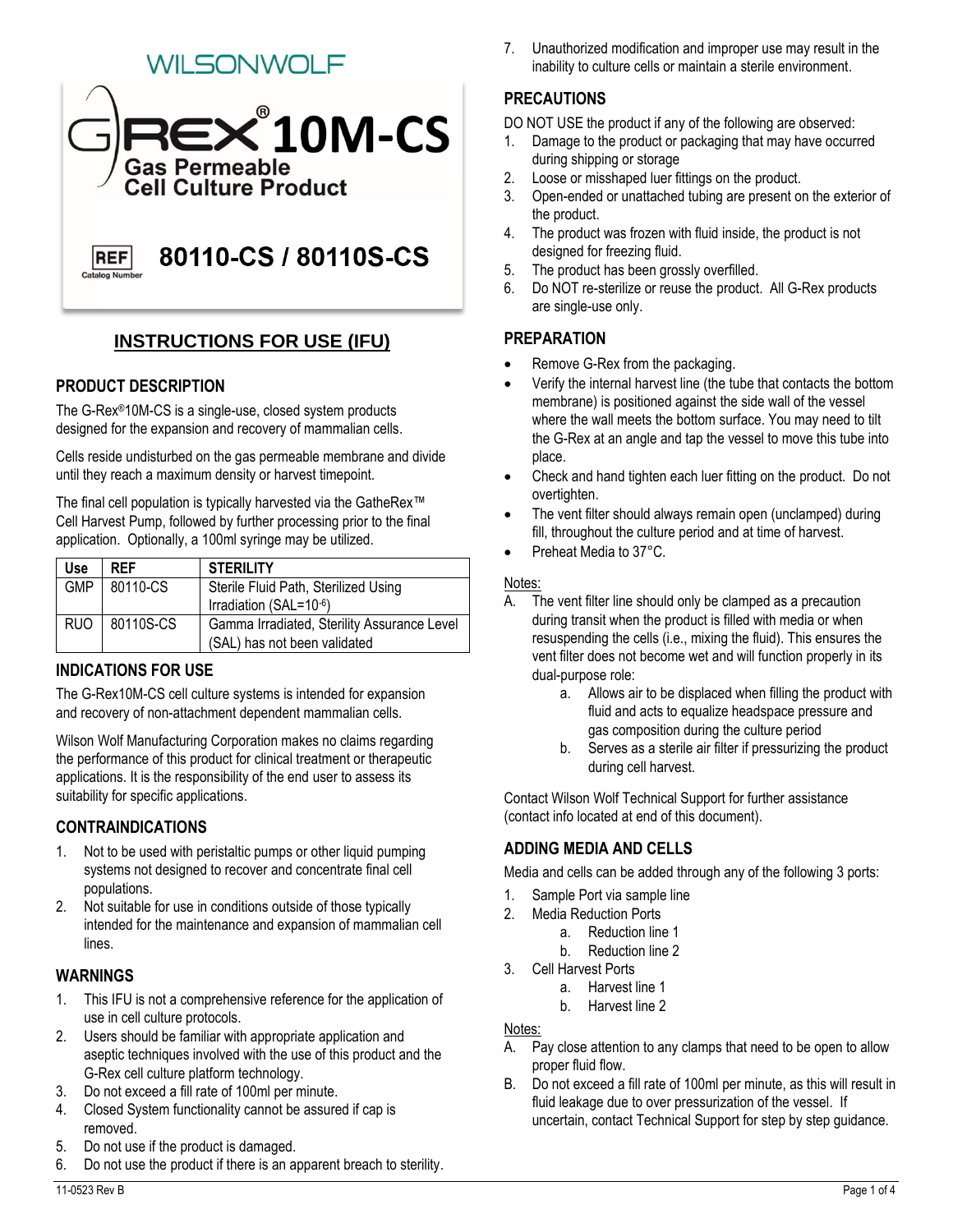- C. Ensure each port is adequately flushed with media or sterile air following fluid addition so cells or growth factors are not retained in the fluid lines.
- D. To maintain product integrity, it is best practice to add and remove media/cells using thermal welds with the weldcompatible PVC tubing sets that consist of the media reduction port, line 1 (red-stripe) and the cell harvest port, line 2 (clear). Each line is 30 inches long and terminates in a luer fitting with a cap or plug.
- E. Product Capacities:

| Model       | <b>Working Volume</b> | <b>Maximum Capacity</b> |
|-------------|-----------------------|-------------------------|
| G-Rex10M-CS | 100 ml                | $110 \text{ ml}$        |

## **SAMPLING AND ALTERNATE MEDIA FILL METHODS**

#### **SAMPLE PORT** *(one line)*

- 1. The sample port line ends in a Clave™ needleless septum (dark blue in color) with a female luer lock and a cap. This line can be used to introduce reagents or remove samples during the culture period.
	- o The sample port line corresponds to the silicone tube on the inside of the product which terminates about 50% of the way into the vessel
	- o Remove the clear cap from the dark blue Clave connecter, wipe the connector end with a sterile 70% alcohol wiper and allow to dry, dock a syringe onto the Clave connecter, withdraw the sample, clear the line with sterile air, and replace the clear cap.

#### **MEDIA REDUCTION PORT** *(two lines)*

- 1. Reduction line 1 is red-striped PVC tubing, terminating in a female luer lock and luer plug. This tubing is thermal weld compatible for functionally closed connections to a transfer bag. This tubing is contiguous with the tube on the inside of the product that terminates about 1cm above the bottom membrane.
	- o The female luer lock fitting can be used to dock a media/cell bag or syringe. This operation should be performed in a biosafety cabinet. Replace luer plug.
- 2. Reduction Line 2 has a female luer fitting, which is part of the Tfitting junction, and is capped with a plug.
	- o This line corresponds to the tube on the inside of the product which terminates about 1cm above the membrane (same as reduction line 1).
	- $\circ$  Use of this line to add media is an alternative to welding the media source to the reduction line 1 and should be performed in a biosafety cabinet. To do this, remove the end plug and aseptically connect a media bag to the female luer fitting. Lift the bag above the G-Rex and allow media to gravity drain into the product. Replace the end plug.

#### **CELL HARVEST PORT** *(two lines)*

- 1. Harvest line 1 is the short silicone tube that comes off a T-fitting and terminates in a male luer lock.
	- o This line corresponds to the silicone tube on the inside of the product that is angled into the side wall and touches the bottom membrane.
	- o Similar to media reduction Line 2, harvest line 1 can be used as an alternate method for filling the product with media prior to inoculation.
- $\circ$  Attachment to this line should be performed in a biosafety cabinet. To do this, aseptically remove the end plug, dock a media bag onto the male luer fitting and gravity drain fluid into the product. Replace the end plug fitting.
- 2. Harvest line 2 is a clear PVC tubing line that terminates with a male luer lock and end cap. This tubing is thermal weld compatible which is necessary to maintain a functionally closed connection to a media transfer bag.
	- o This line corresponds to the silicone tube on the inside of the product that is angled toward the side wall and touches the bottom membrane (same as harvest line 1).
	- o As described for media reduction line 1, this line can be used to fill the product prior to inoculation. If a sterile weld is not performed, the male luer lock fitting can be attached to a media bag and used to fill the product. This operation should be performed in a biosafety cabinet, followed by replacement of the end cap fitting.

## **HARVESTING**

Cell harvest should be performed in conjunction with the GatheRex Liquid Handling, Cell Harvest Pump.

Below is a brief guide. Reference the GatheRex User Manual for additional information:

- 1. Dock a waste media collection bag (or other receptible) onto reduction line 1 or reduction line 2. Use reduction line 1 (redstripe PVC tubing) in conjunction with thermal weld equipment for functionally closed processing.
- 2. Dock a cell collection bag (or other receptible) onto harvest line 1 or harvest line 2. Use harvest line 2 (clear PVC tubing) in conjunction with thermal weld equipment for functionally closed processing.
- 3. Lay reduction line 1 and harvest line 2 in the corresponding conduit pathway of GatheRex Pump. Ensure the tubing is properly seated in the housing and close the clamps.
- 4. Connect the gas line from the GatheRex to the vent filter. Ensure the clamps for the selected fluid pathways are open to the media and cell collection bags and turn on the GatheRex pump.
- 5. Press the red arrow for media removal, allowing the device to pressurize and move fluid out of the vessel down to the 1cm height of the internal media reduction line.
- 6. With 90% of the full working volume (waste media) removed, swirl the remaining volume to resuspend the cells residing on the gas permeable membrane. Tilt the device so the fluid collects/pools where the internal harvest line touches the base/side of the vessel. Press the blue arrow for cell harvest, allowing the device to pressurize and move the cell population and all remaining fluid into the cell harvest bag.
- 7. Clamp reduction line 1 and harvest line 2 in order to seal the waste media and cell collection bags. Press release clamps button on GatheRex Pump and remove the tubing.
- 8. Seal the collection bags with sterile tube welder. Discard G-Rex vessel and waste media.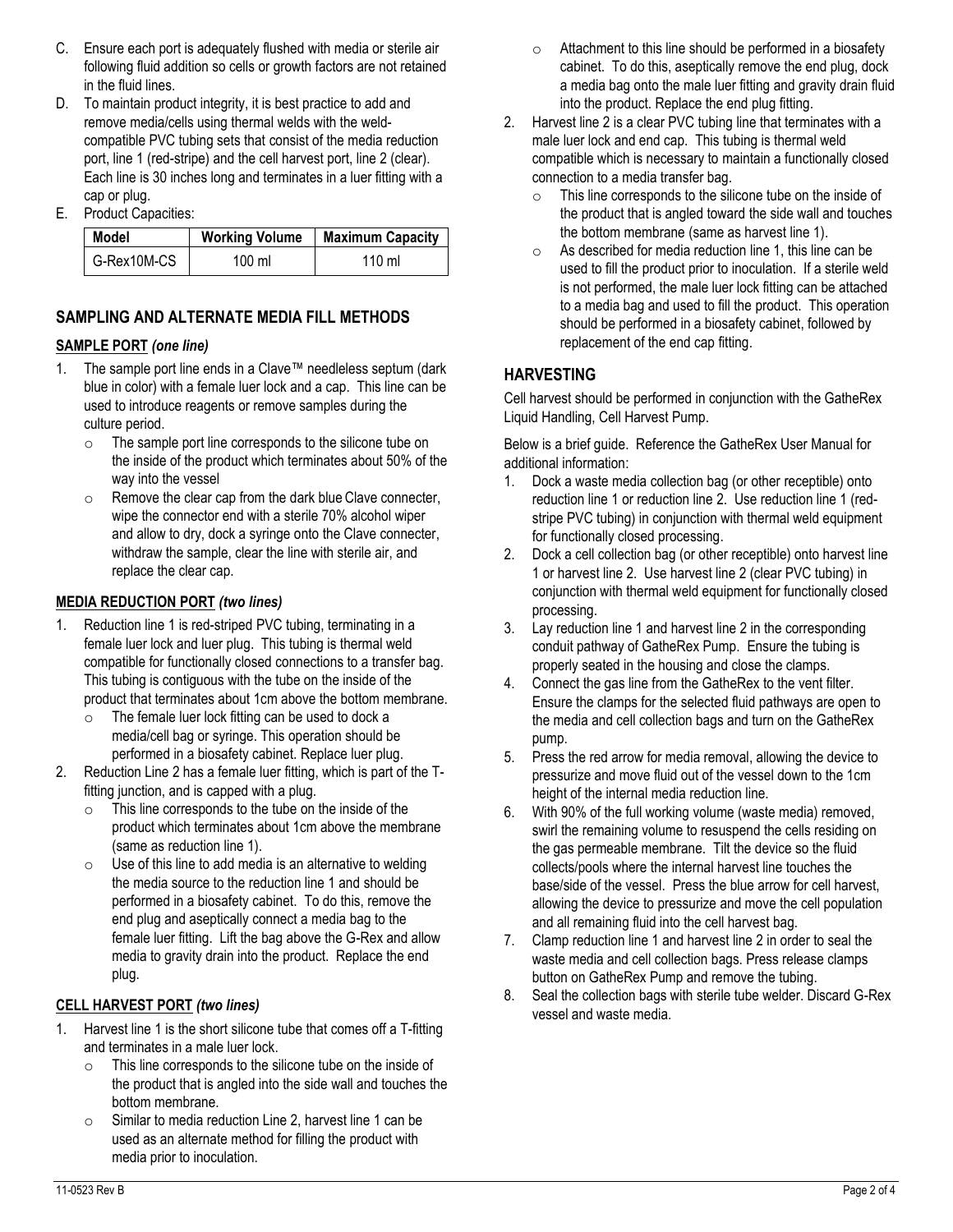#### *Optional Syringe Harvest Method:*

- 1. In place of the GatheRex referenced above, a 100ml syringe can be connected to the Vent Filter and be used to gently pressurize the G-Rex.
	- a. A Female-to-Female Luer Connector may be required to connect a standard Syringe (Male Luer Lock fitting) to the Vent Filter (Male Luer Lock fitting).
	- b. Ensure only the desired tubing line is unclamped during syringe pressurization (i.e., Reduction or Harvest) to avoid unintended movement of waste media or cells.

#### **MANUFACTURED BY**

Wilson Wolf Manufacturing Corporation St. Paul, Minnesota 55112 USA Made in USA

#### **TECHNICAL SUPPORT / ORDERING**

| Tel   | $(+1)$ 651.628.9259 |
|-------|---------------------|
| Email | info@wilsonwolf.com |
| Web   | www.wilsonwolf.com  |

Patent: www.wilsonwolf.com/patents

G-Rex® is a registered trademark of Wilson Wolf Corporation GatheRex™ is a trademark of Wilson Wolf Corporation © 2019 Wilson Wolf Corporation. All Rights Reserved Clave™ is a trademark of ICU Medical, Inc.